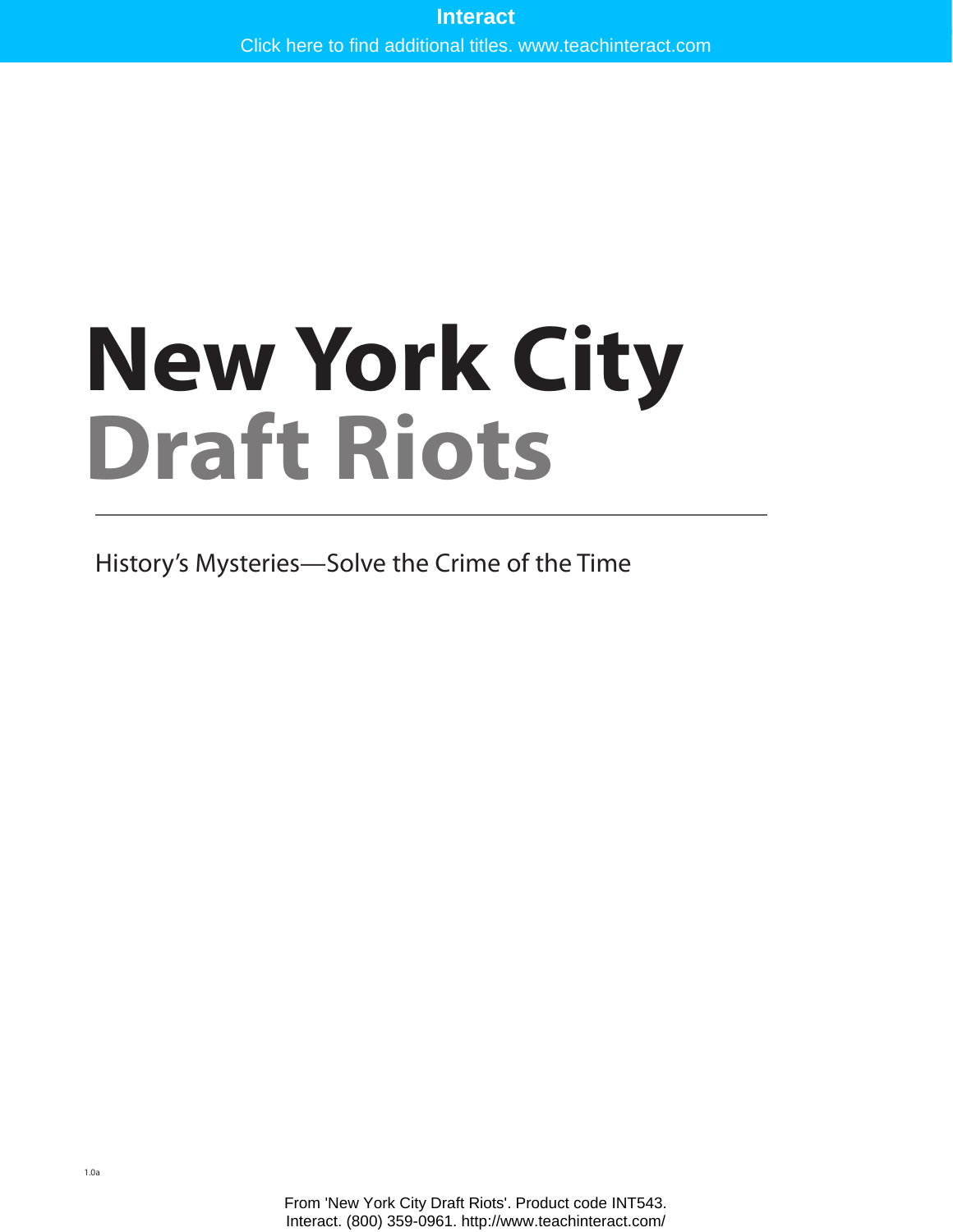

### **About the authors**

Felicia T. Perez, author of *History's Mysteries*, graduated with a B.A. from the University of California, Santa Barbara and holds a Master's in Curriculum and Instruction. She has been a teacher of social studies at the high school level since 1999 (Los Angeles Senior High). In 2006, Felicia was recognized as one of "L.A.'s Most Inspirational Teachers" and received the United Teachers of Los Angeles "Unsung Hero Award." She has helped develop her school's Small Learning Communities and worked closely with 826 LA Foundation to advance innovative approaches in social studies. Prior to going into teaching, Felicia worked for community civil rights organizations in California.

Rebecca Solomon, co-author of History's Mysteries, has taught secondary social studies for the past 11 years in Los Angeles. She graduated from Wesleyan University with a B.A. and from UCLA with a M.Ed. Rebecca has worked with low-wage service workers, helped found a community organization, and received a number of Inspirational Teacher Awards. She has also participated in building an interdisciplinary curriculum in her Small Learning Community.

> **©2011 Interact 10200 Jefferson Boulevard • P.O. Box 802 Culver City, CA 90232-0802 • Phone: (800) 359-0961 www.teachinteract.com ISBN# 978-1-56004-738-4**

All rights reserved. Interaction Publishers Inc. grants permission to reproduce activity sheets and student handouts for classroom use. No other part of this publication may be reproduced in whole or in part, stored in a retrieval system or transmitted in any form or by any means—electronic, mechanical, photocopying, recording or otherwise—without prior written permission from the publisher.

From 'New York City Draft Riots'. Product code INT543. Interact. (800) 359-0961. http://www.teachinteract.com/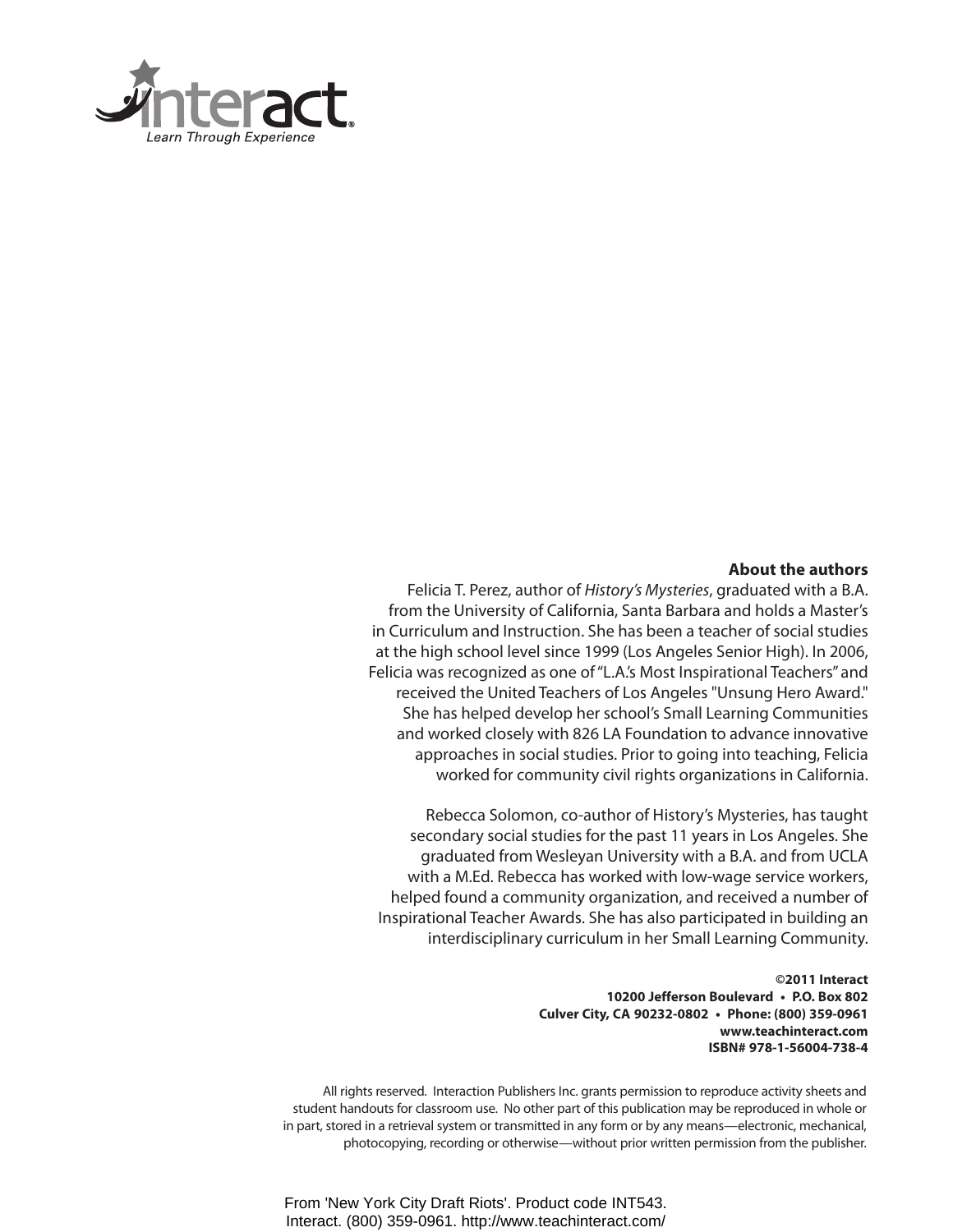# WELCOME TO **NEW YORK CITY DRAFT RIOTS!**

In this hands-on investigative activity, students are given an authentic task: to think like criminalists and review mock forensic files of a historical event. Students gather, analyze, and interpret evidence, engaging in tasks such as examining physical objects (e.g., a model of a guillotine, bullets, a bloodspattered uniform), poring over photographs, analyzing documents, and reading maps and charts. A PowerPoint® presentation includes an introduction to the task, a coroner's report, and several types of sources from the "crime scene." Students then fill out a "forensic report" graphic organizer, hypothesize how the event took place, and conclude by reading a "Mystery Solved" handout that provides historical background on the "crime." Optional extension activities include having students create a "breaking news" TV report, write a front-page newspaper article, or



compose a "news alert" text message. Grades 6–12.

From 'New York City Draft Riots'. Product code INT543. Interact. (800) 359-0961. http://www.teachinteract.com/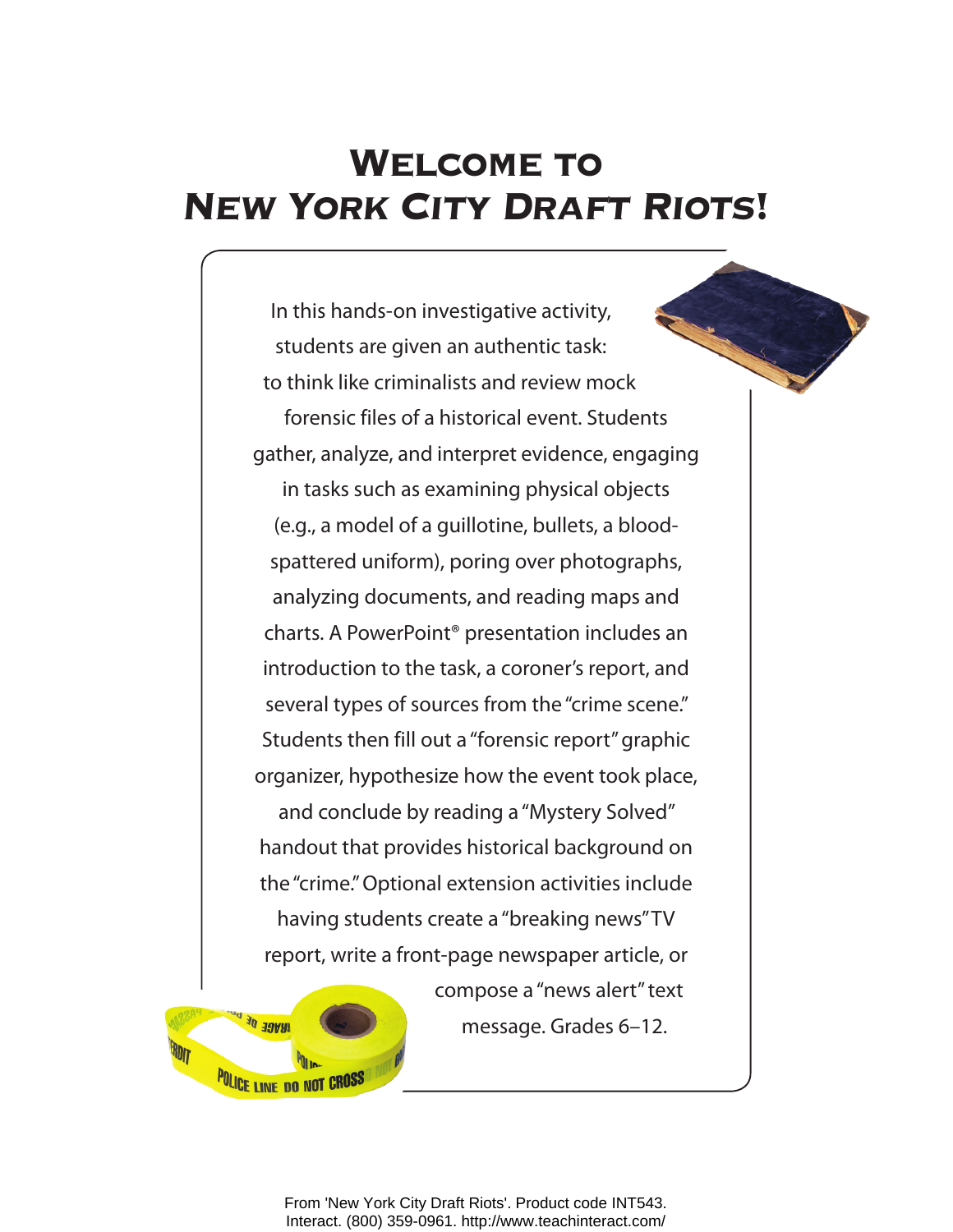# TABLE OF CONTENTS <sup>®</sup>

 $\begin{array}{c} \bullet \\ \bullet \end{array}$ 

| <b>PURPOSE AND OVERVIEW 5</b>                               |
|-------------------------------------------------------------|
|                                                             |
|                                                             |
|                                                             |
|                                                             |
| Student Directions 9                                        |
| Mystery Solved: Press Release 11                            |
| Forensic Report  12                                         |
| Text Message News Alert (Summary) 15                        |
| Front Page News (Essay) $\dots\dots\dots\dots\dots\dots$ 16 |
| Breaking News Report (Short Skit)  18                       |
| Criminalist Theory (Graphic Organizer)  19                  |
| Criminalist Theory (Essay) 20                               |
| Criminalist of the Year  22                                 |
| Criminalist of the Year Name Plates  23                     |
| <b>TEACHER FEEDBACK FORM24</b>                              |
| <b>RELEASE FORM FOR</b><br>PHOTOGRAPHIC IMAGES25            |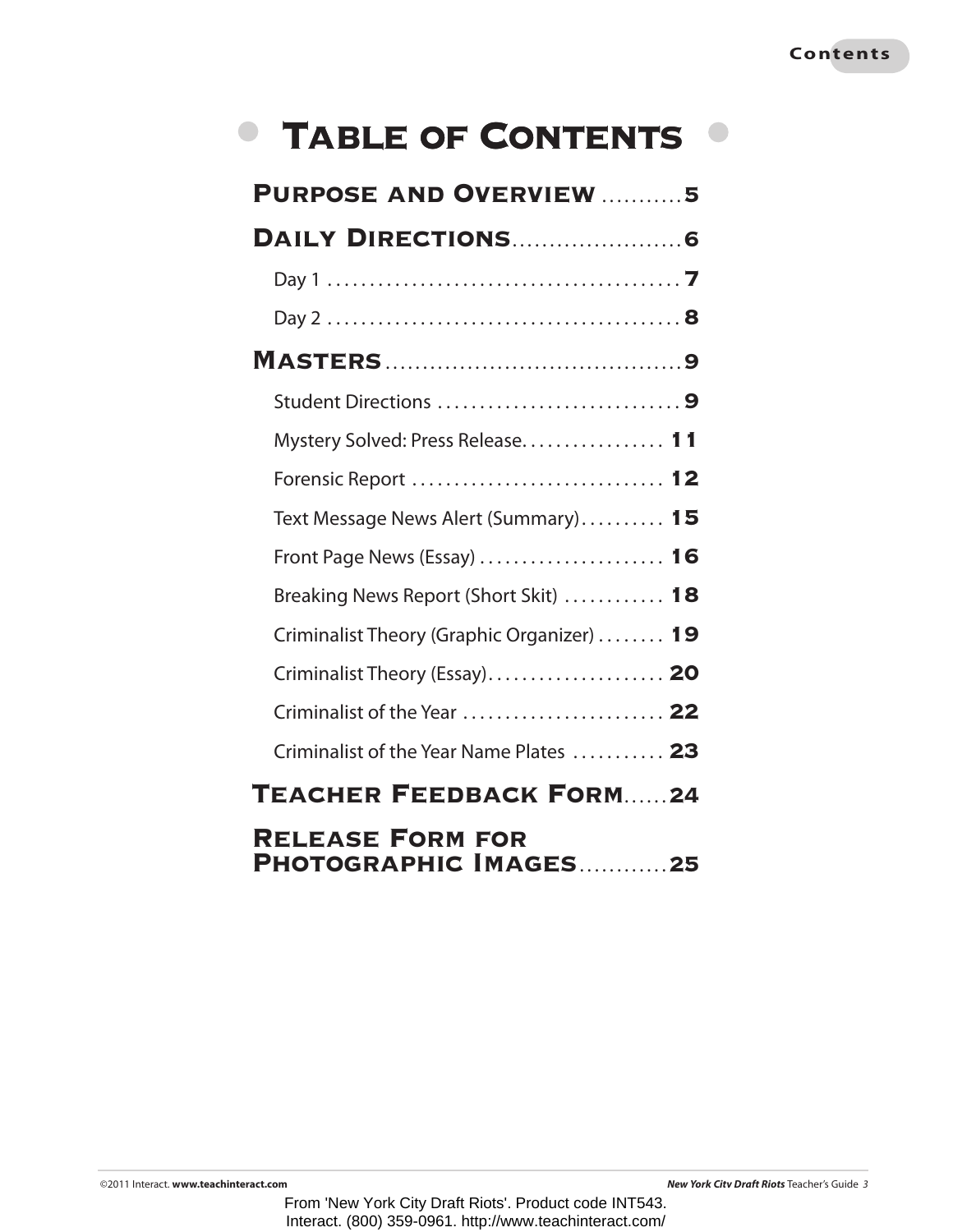### **Purpose and Overview**

### **Activity Introduction**

Welcome to *History's Mysteries: Solve the Crime of the Time*. Included are investigative case files that cover some of the main areas of world history standards-based curriculum. The central purpose of these files is to spark interest and excitement in students for further study of a given unit.

A History Mystery is rooted in having students act like a criminalist whose job is to gather, analyze, and interpret forensic evidence. Real-life criminalists are skilled in studying everyday items, examining bullets, and analyzing documents. Likewise, in a history class a teacher's job is to help students develop critical thinking skills also based in gathering, analyzing and interpreting data.

In this hands-on investigative activity, students are given an authentic task to think like criminalists and review mock forensic files of a historical event. Each file contains primary and secondary source replica/realia that students analyze in order to hypothesize how a given event took place.

This activity works best as an introduction to a world history unit, but it may also be used as a way to review before a DBQ based assessment at the end of a unit. Students are motivated to solve each Mystery both with accuracy and speed as the first student/team to do so correctly wins a "Criminalist of the Year" nameplate for classroom display.

### **How does a History Mystery work?**

Students are given the task of reviewing a historical event case file and filling out a Forensic Report. Once this initial step is completed, students then read a *Mystery Solved: Press Release* that reveals all the accurate details of the real life History Mystery.

Each *History's Mysteries Case File* review and *Forensic Report* are completed in a single (60 minute) class session. The follow up *Mystery Solved: Press Release* reading and follow up activities *(Front Page News, Breaking News Report,* or *Text Message News Alert)* can take another half to full one hour class period.

Each unit comes with reproducible student analysis sheets, teacher directions, student directions, CD-ROM that allows students to view the files on a computer (or the entire class with an LCD projector.



### *Teaching tip*

For more scaffolding and challenge to the activity, you can also add a step where students work on a *Front Page News Article, Breaking News Report,* or a *Text Message News Alert* in which students further synthesize what they believed took place in either an essay, short skit, or short summary form (for better language mastery, beginner or advanced writing skills, ELL and/or AP Students).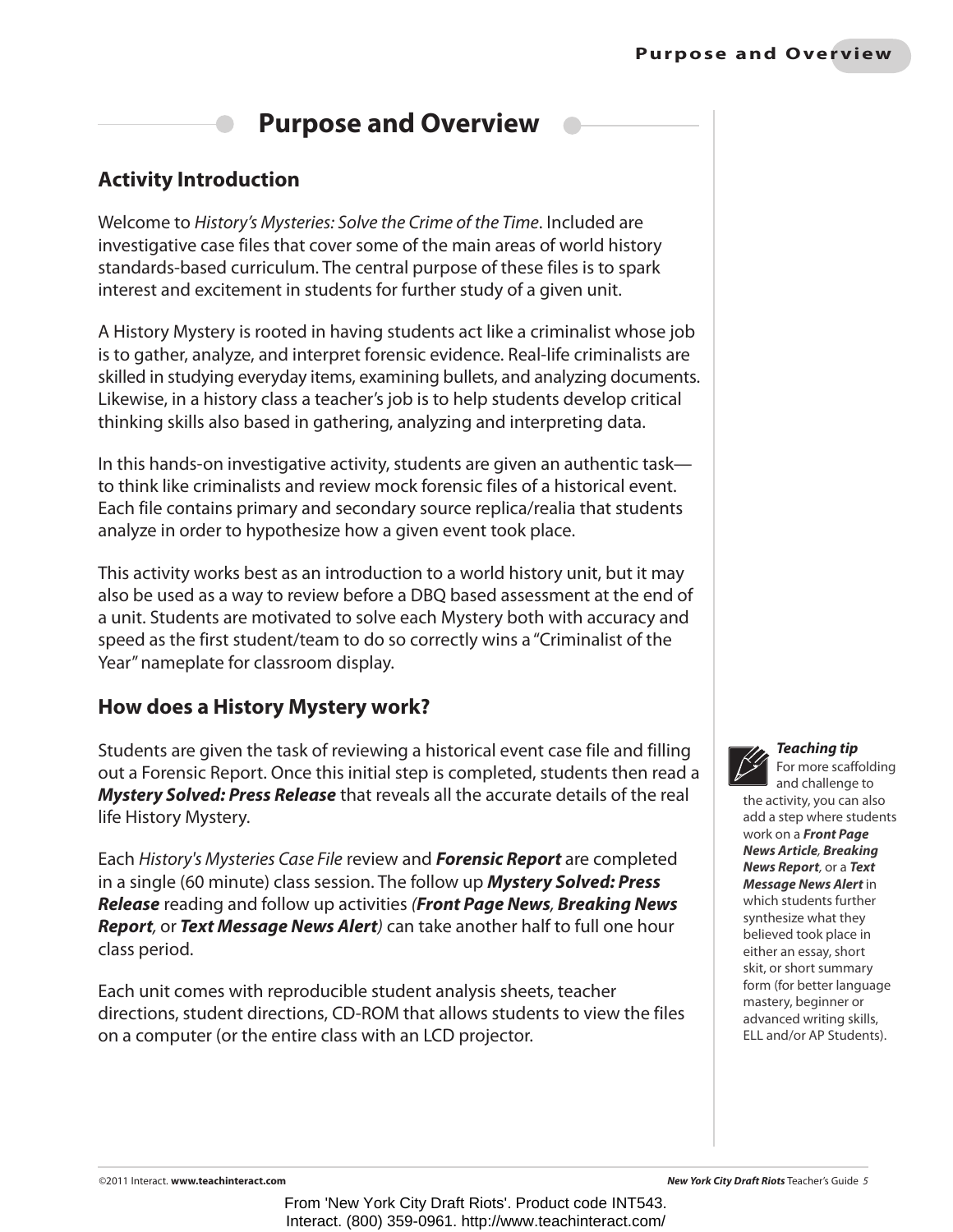

# How and why díd resídents of New York City<br>react as they díd to the draft in 1863?

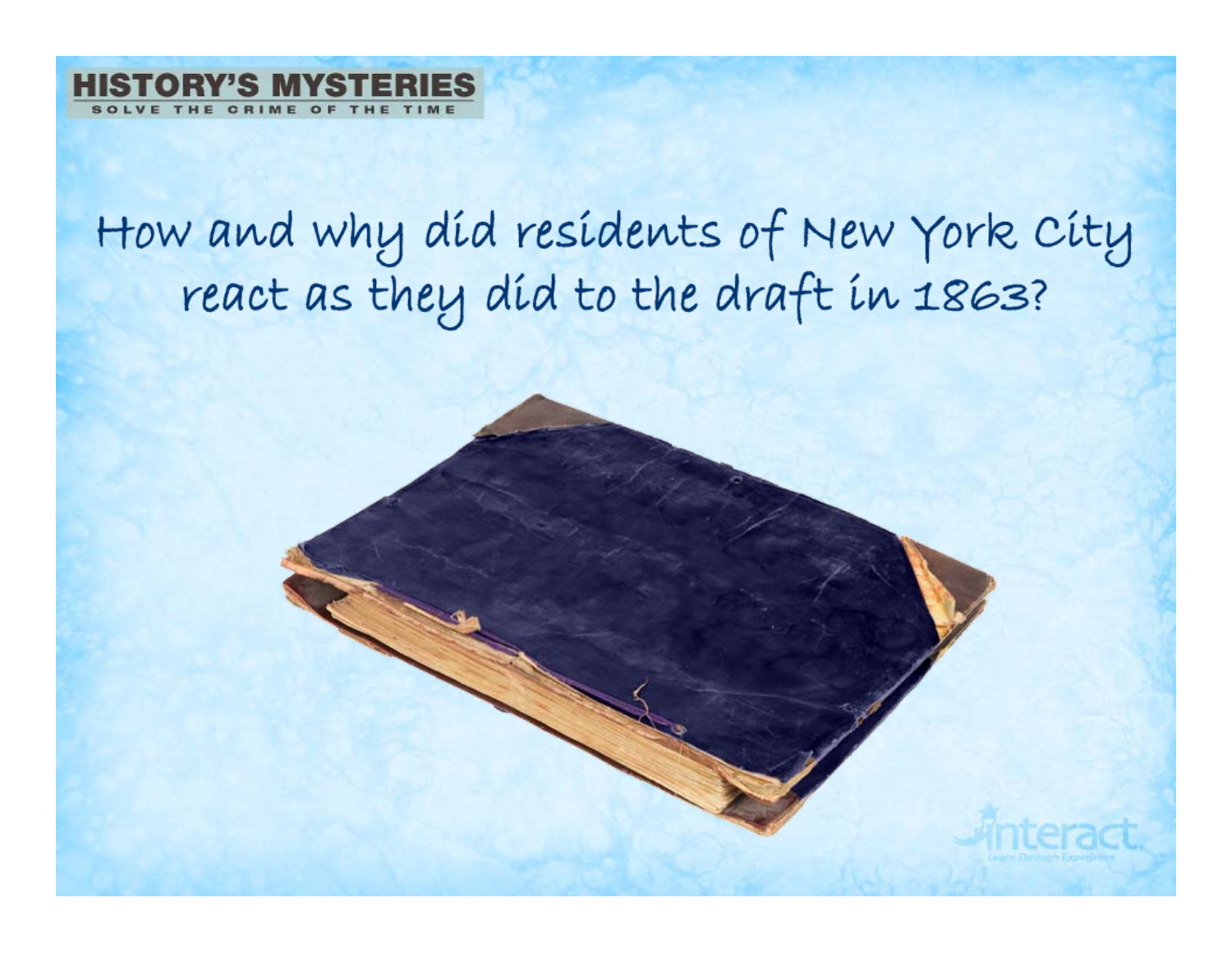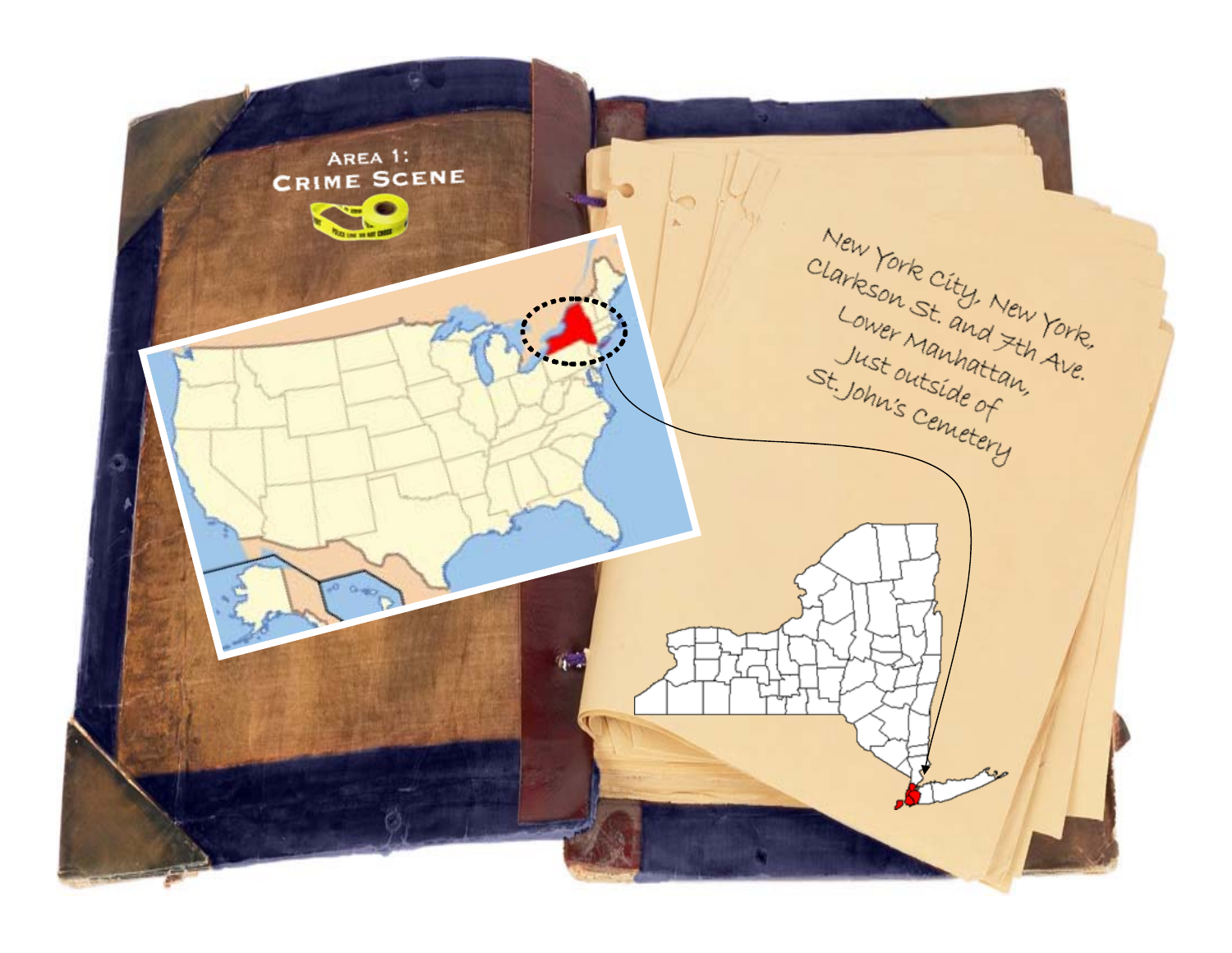